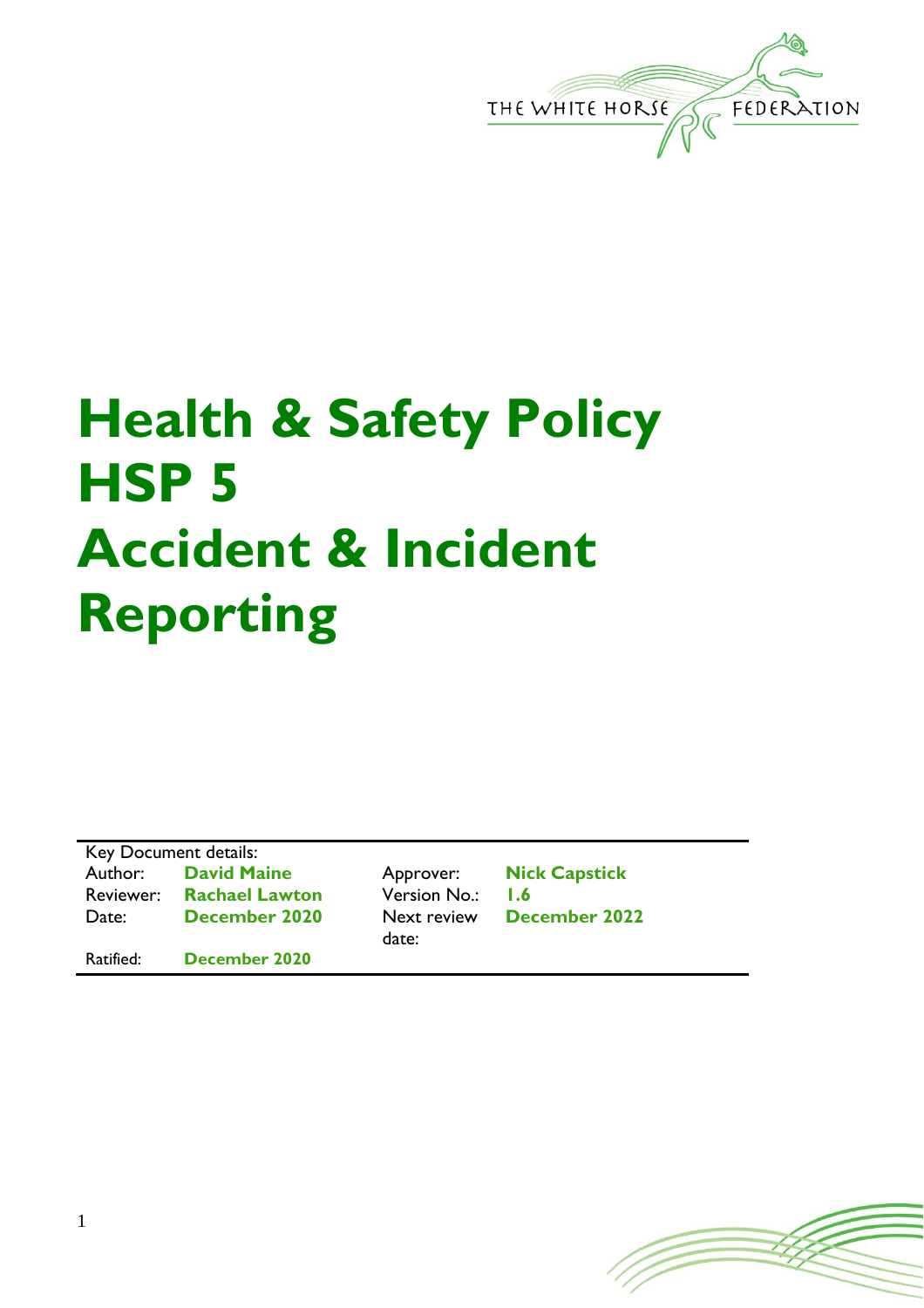

| <b>Title:</b>       | HSP 05 - Accident & Incident Reporting                                                                                                                                                                                                                                                                                                                         |  |
|---------------------|----------------------------------------------------------------------------------------------------------------------------------------------------------------------------------------------------------------------------------------------------------------------------------------------------------------------------------------------------------------|--|
| Author(s):          | David Maine                                                                                                                                                                                                                                                                                                                                                    |  |
| Date:               | December 2020                                                                                                                                                                                                                                                                                                                                                  |  |
| <b>Review date:</b> | December 2022                                                                                                                                                                                                                                                                                                                                                  |  |
| <b>Application:</b> | This policy applies equally to all The White Horse Federation (TWHF) employees<br>including agency or casual staff, and to all premises where TWHF is either the 'employer'<br>or is in control of the premises.<br>This policy has been produced to initiate a reactive monitoring programme for the<br>reporting & investigation of accidents and incidents. |  |

| <b>Definitions</b> | For the purpose of this policy, the following definitions apply;                          |                                                                                                                                      |  |  |  |
|--------------------|-------------------------------------------------------------------------------------------|--------------------------------------------------------------------------------------------------------------------------------------|--|--|--|
|                    | Reporting of Injuries, Diseases and Dangerous Occurrences Regulations<br><b>RIDDOR</b>    |                                                                                                                                      |  |  |  |
|                    |                                                                                           | (2013)                                                                                                                               |  |  |  |
|                    | Accident                                                                                  | An unplanned event resulting in injury to people or damage to property.                                                              |  |  |  |
|                    | Incident                                                                                  | Any event planned or unplanned which is nevertheless unwanted and                                                                    |  |  |  |
|                    |                                                                                           | which may have resulted in damage to or loss of property or even injury                                                              |  |  |  |
|                    |                                                                                           | to a person, e.g. theft, vandalism, fire or assault.                                                                                 |  |  |  |
|                    | <b>Near Miss</b>                                                                          | A set of circumstances which, while not resulting in an incident, damage                                                             |  |  |  |
|                    |                                                                                           | or injury, may have done so if circumstances had been different, e.g. the                                                            |  |  |  |
|                    |                                                                                           | cable of an electrical appliance has worn through exposing bare wires,<br>but this has been spotted before an accident has occurred. |  |  |  |
|                    | Dangerous                                                                                 | An event which may or may not have caused damage to property, but                                                                    |  |  |  |
|                    | Occurrence                                                                                | which could also have caused serious injury or death had circumstances                                                               |  |  |  |
|                    |                                                                                           | been different, e.g. a heavy object falling from a building.                                                                         |  |  |  |
| <b>Policy Aims</b> | The aims of this policy are to:                                                           |                                                                                                                                      |  |  |  |
|                    | Ensure that arrangements are in place to enable the reporting of accidents & incidents    |                                                                                                                                      |  |  |  |
|                    | as required under the Reporting of Injuries, Diseases and Dangerous Occurrences           |                                                                                                                                      |  |  |  |
|                    | Regulations 2013 (RIDDOR).                                                                |                                                                                                                                      |  |  |  |
|                    | Investigate accidents and incidents.<br>$\bullet$                                         |                                                                                                                                      |  |  |  |
|                    |                                                                                           | Record, monitor and keep records of accident and incident data.                                                                      |  |  |  |
|                    |                                                                                           |                                                                                                                                      |  |  |  |
| <b>Policy</b>      |                                                                                           | It is the policy of TWHF to report to the relevant enforcing authority certain types of                                              |  |  |  |
|                    | accidents, injuries and dangerous occurrences arising out of work activity under RIDDOR.  |                                                                                                                                      |  |  |  |
|                    | RIDDOR is the Regulation that requires employers, and anyone else with responsibility for |                                                                                                                                      |  |  |  |
|                    | health and safety within a workplace, to report and keep records of:                      |                                                                                                                                      |  |  |  |
|                    |                                                                                           |                                                                                                                                      |  |  |  |
|                    | <b>Work related deaths</b><br>L                                                           |                                                                                                                                      |  |  |  |
|                    | If they occur as the result of an accident arising out of or in connection with           |                                                                                                                                      |  |  |  |
|                    | work.                                                                                     |                                                                                                                                      |  |  |  |
|                    | <b>Serious Injuries to workers</b><br>П.                                                  |                                                                                                                                      |  |  |  |
|                    | A person suffers a specified injury as a result of an accident.                           |                                                                                                                                      |  |  |  |

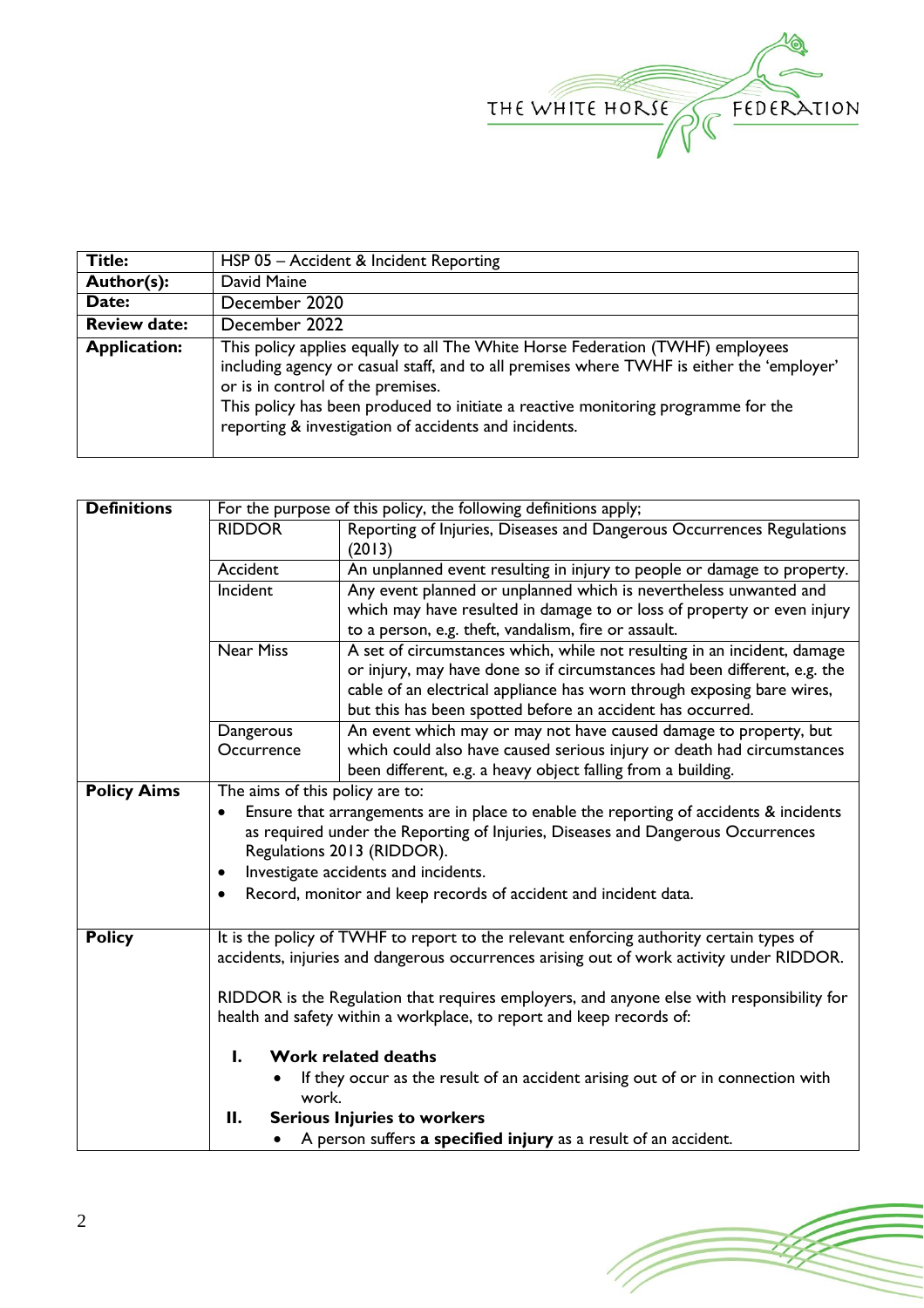

|                                                                                         |                                                                                                                                                 | Over seven-day-injuries - where an employee, or self-employed person, is<br>$\bullet$               |  |  |
|-----------------------------------------------------------------------------------------|-------------------------------------------------------------------------------------------------------------------------------------------------|-----------------------------------------------------------------------------------------------------|--|--|
|                                                                                         |                                                                                                                                                 | away from work or unable to perform their normal work duties for more than                          |  |  |
|                                                                                         |                                                                                                                                                 | seven consecutive days (not counting the day of the accident).                                      |  |  |
|                                                                                         |                                                                                                                                                 | Injuries to non-workers - Work-related accidents involving members of the                           |  |  |
|                                                                                         |                                                                                                                                                 | public or people who are not at work must be reported if a person is injured,                       |  |  |
|                                                                                         |                                                                                                                                                 | and is taken from the scene of the accident to hospital for treatment to that                       |  |  |
|                                                                                         |                                                                                                                                                 | injury.                                                                                             |  |  |
|                                                                                         |                                                                                                                                                 | Ш.<br>'Dangerous occurrences' certain, specified 'near-miss' events (incidents with the             |  |  |
|                                                                                         |                                                                                                                                                 | potential to cause harm.) Not all such events require reporting.                                    |  |  |
|                                                                                         |                                                                                                                                                 | There are 27 categories of dangerous occurrences that are relevant to all                           |  |  |
|                                                                                         |                                                                                                                                                 | workplaces.                                                                                         |  |  |
|                                                                                         |                                                                                                                                                 | IV.<br><b>Reportable Occupational Diseases</b>                                                      |  |  |
|                                                                                         |                                                                                                                                                 | Employers and self-employed people must report diagnoses of certain                                 |  |  |
|                                                                                         |                                                                                                                                                 | occupational diseases, where these are likely to have been caused or made                           |  |  |
|                                                                                         |                                                                                                                                                 | worse by their work.                                                                                |  |  |
|                                                                                         |                                                                                                                                                 | TWHF also has a responsibility to investigate and keep a record of all accidents causing            |  |  |
|                                                                                         |                                                                                                                                                 | injury, dangerous occurrences and occurrences of disease or ill health where they arise             |  |  |
|                                                                                         |                                                                                                                                                 | out of the work of TWHF.                                                                            |  |  |
|                                                                                         |                                                                                                                                                 |                                                                                                     |  |  |
|                                                                                         |                                                                                                                                                 | To enable this objective to be achieved TWHF positively encourages all staff, and others            |  |  |
|                                                                                         |                                                                                                                                                 | associated with TWHF to report all accidents and incidents irrespective of the resulting            |  |  |
|                                                                                         |                                                                                                                                                 | injury or damage and to learn from the outcomes.                                                    |  |  |
|                                                                                         |                                                                                                                                                 |                                                                                                     |  |  |
| <b>Risk</b>                                                                             |                                                                                                                                                 | Failure to comply with this policy could lead to a failure to comply with the Reporting of          |  |  |
|                                                                                         |                                                                                                                                                 | Injuries, Diseases and Dangerous Occurrences Regulations which is a criminal offence.               |  |  |
|                                                                                         |                                                                                                                                                 | Failure to comply with this policy could lead to a failure to comply with statutory<br>legislation. |  |  |
|                                                                                         |                                                                                                                                                 |                                                                                                     |  |  |
|                                                                                         | <b>Responsibility</b>                                                                                                                           | This responsibility must be discharged primarily at the line management/operational level.          |  |  |
|                                                                                         |                                                                                                                                                 |                                                                                                     |  |  |
|                                                                                         |                                                                                                                                                 | <b>Roles &amp; Responsibilities</b>                                                                 |  |  |
| I.                                                                                      |                                                                                                                                                 | Roles and responsibilities are defined in HSP2 Organisation.                                        |  |  |
|                                                                                         |                                                                                                                                                 |                                                                                                     |  |  |
|                                                                                         | Any specific actions are detailed in the arrangements section below.                                                                            |                                                                                                     |  |  |
|                                                                                         | <b>Arrangements</b>                                                                                                                             |                                                                                                     |  |  |
| Ι.                                                                                      |                                                                                                                                                 | <b>Reporting Procedure</b>                                                                          |  |  |
|                                                                                         |                                                                                                                                                 |                                                                                                     |  |  |
|                                                                                         | The reporting of Pupil accidents and incidents are detailed on HSG 5.2. All pupil accident                                                      |                                                                                                     |  |  |
|                                                                                         | details should be entered into the pupil MIS profile.                                                                                           |                                                                                                     |  |  |
|                                                                                         | All head injury's requiring first aid shall be reported using HSF 5.1                                                                           |                                                                                                     |  |  |
|                                                                                         | The reporting of incidents involving staff and others associated with TWHF shall report all<br>$\bullet$<br>accidents and incidents on HSF 5.1. |                                                                                                     |  |  |
|                                                                                         | <b>Near miss</b> that could have resulted in injury or damage will also be reported on the HSF 5.1.                                             |                                                                                                     |  |  |
|                                                                                         | <b>Contractors</b> must follow their own reporting process and TWHF process.                                                                    |                                                                                                     |  |  |
|                                                                                         | Report forms shall be completed by anyone who has knowledge of the event in question; this<br>$\bullet$                                         |                                                                                                     |  |  |
| will either be someone directly involved in the incident, a witness or the first aider. |                                                                                                                                                 |                                                                                                     |  |  |

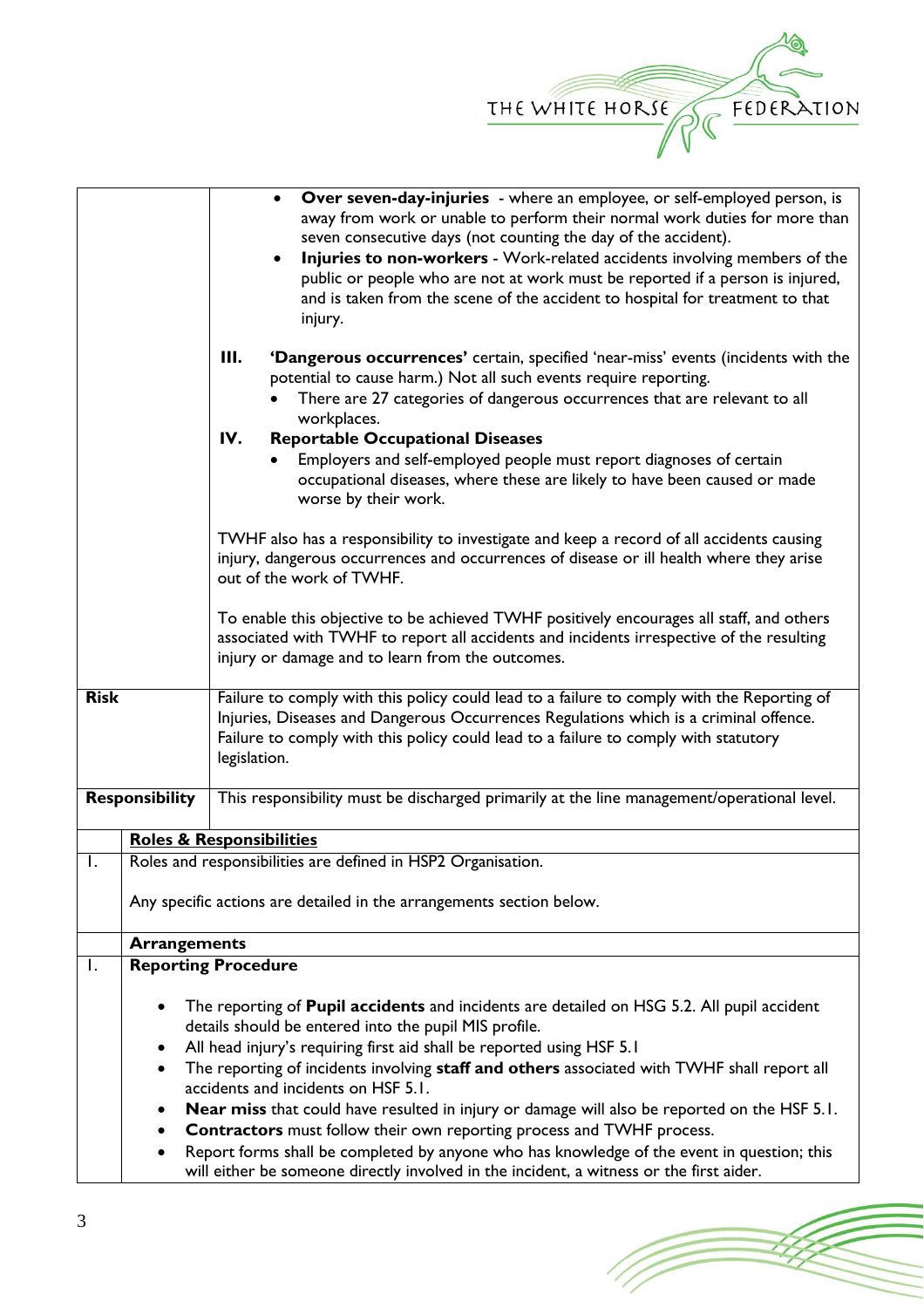

|                  | Forms should be completed as fully as possible.<br>$\bullet$                                                                                                                                                                                                                                                                               |  |  |
|------------------|--------------------------------------------------------------------------------------------------------------------------------------------------------------------------------------------------------------------------------------------------------------------------------------------------------------------------------------------|--|--|
|                  |                                                                                                                                                                                                                                                                                                                                            |  |  |
|                  | Completed HSF 5.1 forms should be signed by the Principal/Manager and a copy sent to the                                                                                                                                                                                                                                                   |  |  |
|                  | Health and Safety Manager.                                                                                                                                                                                                                                                                                                                 |  |  |
|                  | The Health and Safety Manager will review all staff accidents/incidents and carryout an accident<br>$\bullet$                                                                                                                                                                                                                              |  |  |
|                  | investigation as deemed necessary.                                                                                                                                                                                                                                                                                                         |  |  |
|                  | The Director of Pupil and Business Services will review all pupil accidents/incidents.                                                                                                                                                                                                                                                     |  |  |
| $\overline{2}$ . | <b>Reporting RIDDOR Incidence</b>                                                                                                                                                                                                                                                                                                          |  |  |
|                  | Any serious accident or incident should be reported immediately, by the quickest means possible, to<br>the Principal (or other nominated person) - in addition to filling in a written report. Accidents serious<br>enough to require immediate reporting would include:                                                                   |  |  |
|                  | Any death on TWHF property or as a result of TWHF activity.<br>Any serious injury, e.g. amputation, break or dislocation of a major limb, injury leading to                                                                                                                                                                                |  |  |
|                  | significant blood loss, burns, electrocution, injury leading to unconsciousness                                                                                                                                                                                                                                                            |  |  |
|                  | Any industrial illness, e.g. asbestos related disease, legionnaires disease, diseases contracted<br>$\bullet$<br>from animals, any disease contracted through exposure to chemicals, dusts or ionising radiation<br>Collisions involving a TWHF vehicle or persons on TWHF business.<br>$\bullet$                                          |  |  |
|                  | In these circumstances and in any other accident which has resulted in legal action or a threat<br>$\bullet$<br>of legal action, it will be necessary to inform TWHF's insurers of the details of the accident.                                                                                                                            |  |  |
|                  | Managers will ensure that RIDDOR reportable accidents, incidents or near misses are reported within<br>the appropriate time frame to the HSE. Online reporting is the simplest method although major issues<br>should be reported immediately by phone. See HSE guidance INDG453 for details of RIDDOR<br>reporting.                       |  |  |
|                  | In practice each site should nominate a person to co-ordinate accident/incident reporting and to ensure<br>all notifications including RIDDOR are completed where required. This should be detailed on HSF 2.1<br>Health and Safety Local Arrangements.                                                                                    |  |  |
| 3.               | <b>Accident and Incident Investigations</b>                                                                                                                                                                                                                                                                                                |  |  |
|                  | Competent investigation of both accidents and incidents will accurately identify immediate and<br>underlying causes. Good quality accident investigation will assist in reducing the number of<br>accidents and their consequences should they occur.                                                                                      |  |  |
|                  | The scale of the investigation should be based on the consequences (potential or real). The<br>$\bullet$<br>level and extent of the investigation should reflect the seriousness or potential seriousness of<br>the accident or incident. It is important that extensive resources are not employed on<br>conducting minor investigations. |  |  |
|                  | Investigations may be initiated by the Principal, the Director of Estates or Health and Safety<br>Manager .The Director of Estates will indicate who should investigate individual accidents and<br>incidents and to what extent proportionate to the likelihood of a reoccurrence and the worst<br>likely consequence of a reoccurrence.  |  |  |
|                  | In circumstances where TWHF is required to report accidents and incidents to statutory<br>authorities, the investigations should always involve a member of the senior leadership team.                                                                                                                                                    |  |  |
|                  | A higher level investigation will be conducted if:                                                                                                                                                                                                                                                                                         |  |  |
|                  | The injury is likely to result in the injured person being off work for more than seven days<br>٠                                                                                                                                                                                                                                          |  |  |

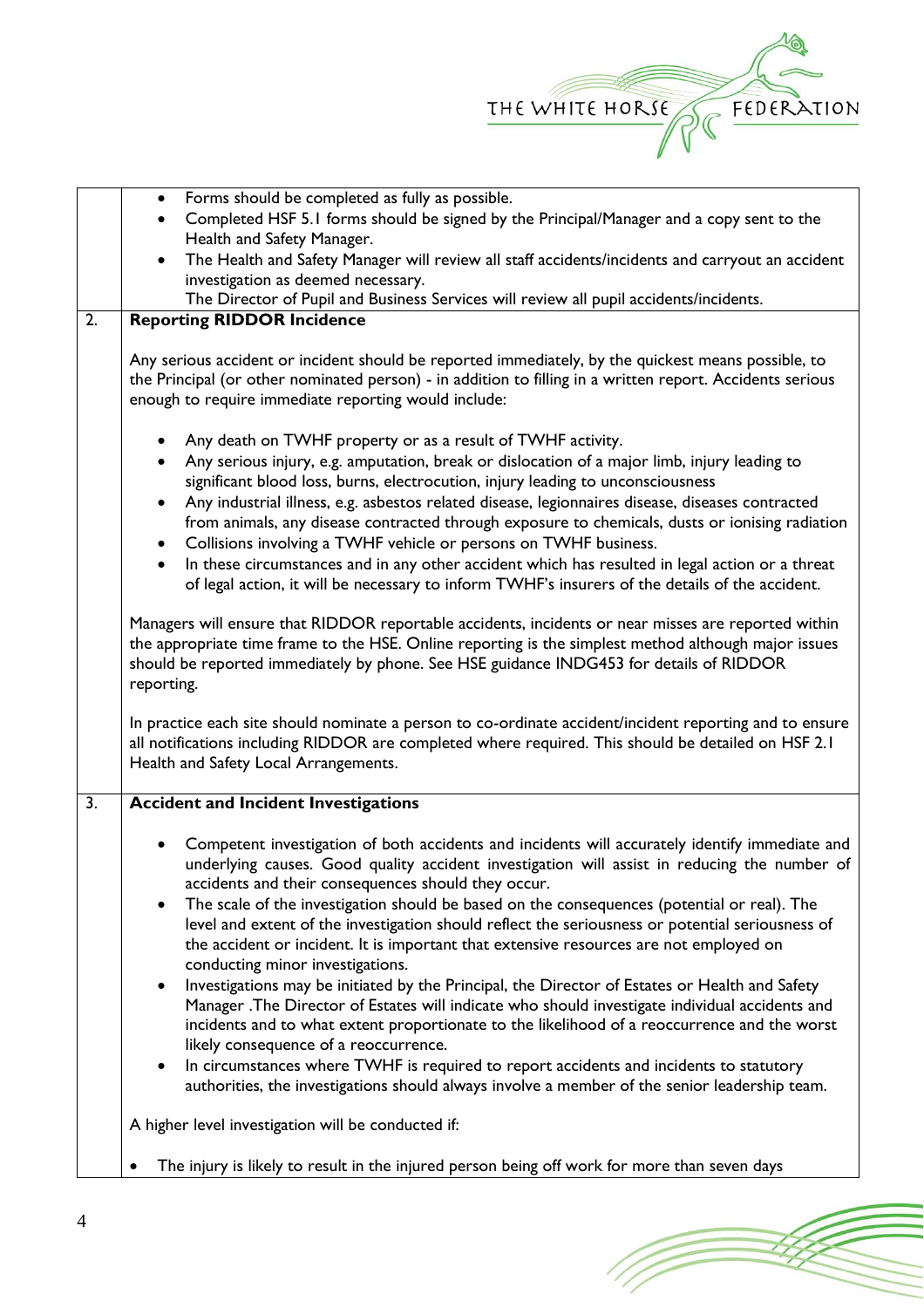

(Topon

|                                       | Specified injury/ill health including fractures (other than fingers or toes), amputations, loss of sight, a<br>$\bullet$<br>burn or penetrating injury to the eye, an injury resulting in loss of consciousness, requiring                                                                                                                                                                                                                                          |  |  |  |
|---------------------------------------|---------------------------------------------------------------------------------------------------------------------------------------------------------------------------------------------------------------------------------------------------------------------------------------------------------------------------------------------------------------------------------------------------------------------------------------------------------------------|--|--|--|
|                                       | resuscitation or requiring hospital admittance for over 24 hours                                                                                                                                                                                                                                                                                                                                                                                                    |  |  |  |
|                                       | The incident or near miss had the potential to cause serious damage or harm<br>$\bullet$                                                                                                                                                                                                                                                                                                                                                                            |  |  |  |
|                                       | The incident or near miss has a likelihood of happening again if not controlled<br>$\bullet$                                                                                                                                                                                                                                                                                                                                                                        |  |  |  |
|                                       | A dangerous occurrence as defined in the Reporting of Injuries, Diseases and Dangerous<br>$\bullet$<br>Occurrences Regulations (RIDDOR) 2013                                                                                                                                                                                                                                                                                                                        |  |  |  |
| Recurrent minor injuries<br>$\bullet$ |                                                                                                                                                                                                                                                                                                                                                                                                                                                                     |  |  |  |
|                                       | Accident investigation reports should include:                                                                                                                                                                                                                                                                                                                                                                                                                      |  |  |  |
|                                       | What happened - the immediate cause of the accident<br>$\bullet$                                                                                                                                                                                                                                                                                                                                                                                                    |  |  |  |
|                                       | Why it happened - underlying causes of the accident<br>$\bullet$                                                                                                                                                                                                                                                                                                                                                                                                    |  |  |  |
|                                       | Necessary corrective actions<br>$\bullet$                                                                                                                                                                                                                                                                                                                                                                                                                           |  |  |  |
|                                       | Necessary system changes<br>$\bullet$                                                                                                                                                                                                                                                                                                                                                                                                                               |  |  |  |
|                                       | Details of policies, procedures or risk assessments requiring review<br>$\bullet$                                                                                                                                                                                                                                                                                                                                                                                   |  |  |  |
|                                       | The results and findings of accident investigations will be recorded on an Accident/Incident Investigation<br>Form, identifying remedial actions, where necessary, arising from accident investigation.                                                                                                                                                                                                                                                             |  |  |  |
|                                       | Further advice is available via the HSE website.                                                                                                                                                                                                                                                                                                                                                                                                                    |  |  |  |
| 4.                                    | <b>Head Injury's</b>                                                                                                                                                                                                                                                                                                                                                                                                                                                |  |  |  |
|                                       | The majority of head injuries are mild and do not lead to complications or require hospital admission.<br>However, a small number of pupils can suffer from a severe injury to the brain. Complications such as<br>swelling, bruising or bleeding can happen inside the skull or inside the brain. For this reason each head<br>injury requiring first aid will be recorded on and communicated as identified on HSG 5.2<br>Accident/Incident Reporting Flow Chart. |  |  |  |
| $\overline{5}$ .                      | <b>Review</b>                                                                                                                                                                                                                                                                                                                                                                                                                                                       |  |  |  |
|                                       | The Director of Estates will ensure that 6 monthly reviews of all accidents/incidents are conducted, and<br>the findings of this review are communicated to the Risk and Audit Committee as part of the annual<br>health and safety review.                                                                                                                                                                                                                         |  |  |  |
|                                       | Any significant issues raised by the review will be actioned accordingly.                                                                                                                                                                                                                                                                                                                                                                                           |  |  |  |
| 6.                                    | <b>Limitations of this Policy</b>                                                                                                                                                                                                                                                                                                                                                                                                                                   |  |  |  |
|                                       | The policy cannot anticipate all eventualities; therefore professional judgement should be used to<br>identify the appropriate course of action needed to protect those who are vulnerable and/or at risk.<br>This judgement should derive from multi-disciplinary team discussion rather than any one individual<br>where possible.                                                                                                                                |  |  |  |
| $\overline{6}$ .                      | <b>Appendices</b>                                                                                                                                                                                                                                                                                                                                                                                                                                                   |  |  |  |
|                                       | I. HSF 4.1 Head Injury Advice Form                                                                                                                                                                                                                                                                                                                                                                                                                                  |  |  |  |